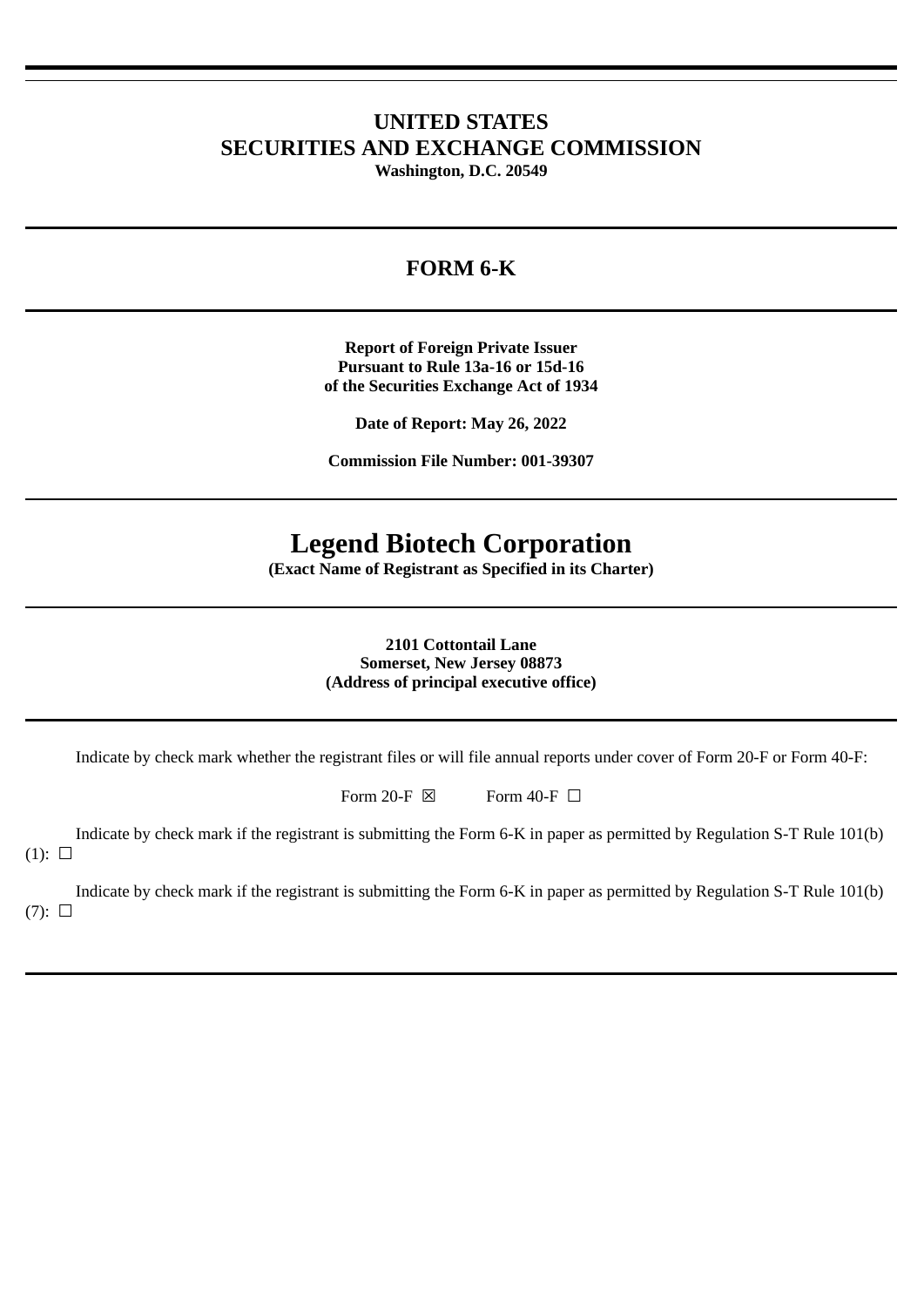This report on Form 6-K, including Exhibit 99.1, shall be deemed to be incorporated by reference in the registration statements of Legend Biotech Corporation on Form F-3 (Nos. 333-257609 and 333-257625) and Form S-8 (No. 333-239478), to the extent not superseded by documents or reports subsequently filed.

#### **European Commission Grants Conditional Marketing Authorization of CARVYKTI™ (ciltacabtagene autoleucel) for the Treatment of Adult Patients with Relapsed or Refractory Multiple Myeloma**

On May 25, 2022, Legend Biotech Corporation ("Legend Biotech" or the "Company") announced that the European Commission has granted conditional marketing authorization of the Company's first product, CARVYKTI™ (ciltacabtagene autoleucel), for the treatment of adults with relapsed or refractory multiple myeloma who have received at least three prior therapies, including a proteasome inhibitor, an immunomodulatory agent, and an anti-CD38 monoclonal antibody, and have demonstrated disease progression on the last therapy. Legend Biotech entered into an exclusive worldwide license and collaboration agreement with Janssen Biotech, Inc. to develop and commercialize CARVYKTI™ in December 2017.

On May 25, 2022, the Company issued a press release relating to the foregoing, which is attached to this Form 6-K as Exhibit 99.1.

#### **Cautionary Note Regarding Forward-Looking Statements**

Statements in this report on Form 6-K about future expectations, plans and prospects, as well as any other statements regarding matters that are not historical facts, constitute "forward-looking statements" within the meaning of The Private Securities Litigation Reform Act of 1995. These statements include, but are not limited to, statements relating to Legend Biotech's strategies and objectives; statements relating to CARVYKTI™, including Legend Biotech's expectations for CARVYKTI™, such as Legend Biotech's manufacturing and commercialization expectations for CARVYKTI™ and the potential effect of treatment with CARVYKTI™; statements about submissions for cilta-cel to, and the progress of such submissions with, the U.S. Food and Drug Administration (FDA), the European Medicines Agency (EMA), the Chinese Center for Drug Evaluation of National Medical Products Administration (CDE) and other regulatory authorities; the anticipated timing of, and ability to progress, clinical trials, including patient enrollment; the submission of Investigational New Drug (IND) applications to, and maintenance of such applications with, regulatory authorities; the ability to generate, analyze and present data from clinical trials; and the potential benefits of Legend Biotech's product candidates. The words "anticipate," "believe," "continue," "could," "estimate," "expect," "intend," "may," "plan," "potential," "predict," "project," "should," "target," "will," "would" and similar expressions are intended to identify forward-looking statements, although not all forward-looking statements contain these identifying words. Actual results may differ materially from those indicated by such forward-looking statements as a result of various important factors. Legend Biotech's expectations could be affected by, among other things, uncertainties involved in the development of new pharmaceutical products; unexpected clinical trial results, including as a result of additional analysis of existing clinical data or unexpected new clinical data; unexpected regulatory actions or delays, including requests for additional safety and/or efficacy data or analysis of data, or government regulation generally; unexpected delays as a result of actions undertaken, or failures to act, by our third party partners; uncertainties arising from challenges to Legend Biotech's patent or other proprietary intellectual property protection, including the uncertainties involved in the U.S. litigation process; competition in general; government, industry, and general public pricing and other political pressures; the duration and severity of the COVID-19 pandemic and governmental and regulatory measures implemented in response to the evolving situation; as well as the other factors discussed in the "Risk Factors" section of the Legend Biotech's Annual Report filed with the Securities and Exchange Commission on March 31, 2022. Should one or more of these risks or uncertainties materialize, or should underlying assumptions prove incorrect, actual results may vary materially from those described in this 6-K as anticipated, believed, estimated or expected. Any forward-looking statements contained in this 6-K speak only as of the date of this Form 6-K. Legend Biotech specifically disclaims any obligation to update any forward-looking statement, whether as a result of new information, future events or otherwise.

### **EXHIBIT INDEX**

**Exhibit Title**

[99.1](#page-3-0) Press [Release,](#page-3-0) dated May 26, 2022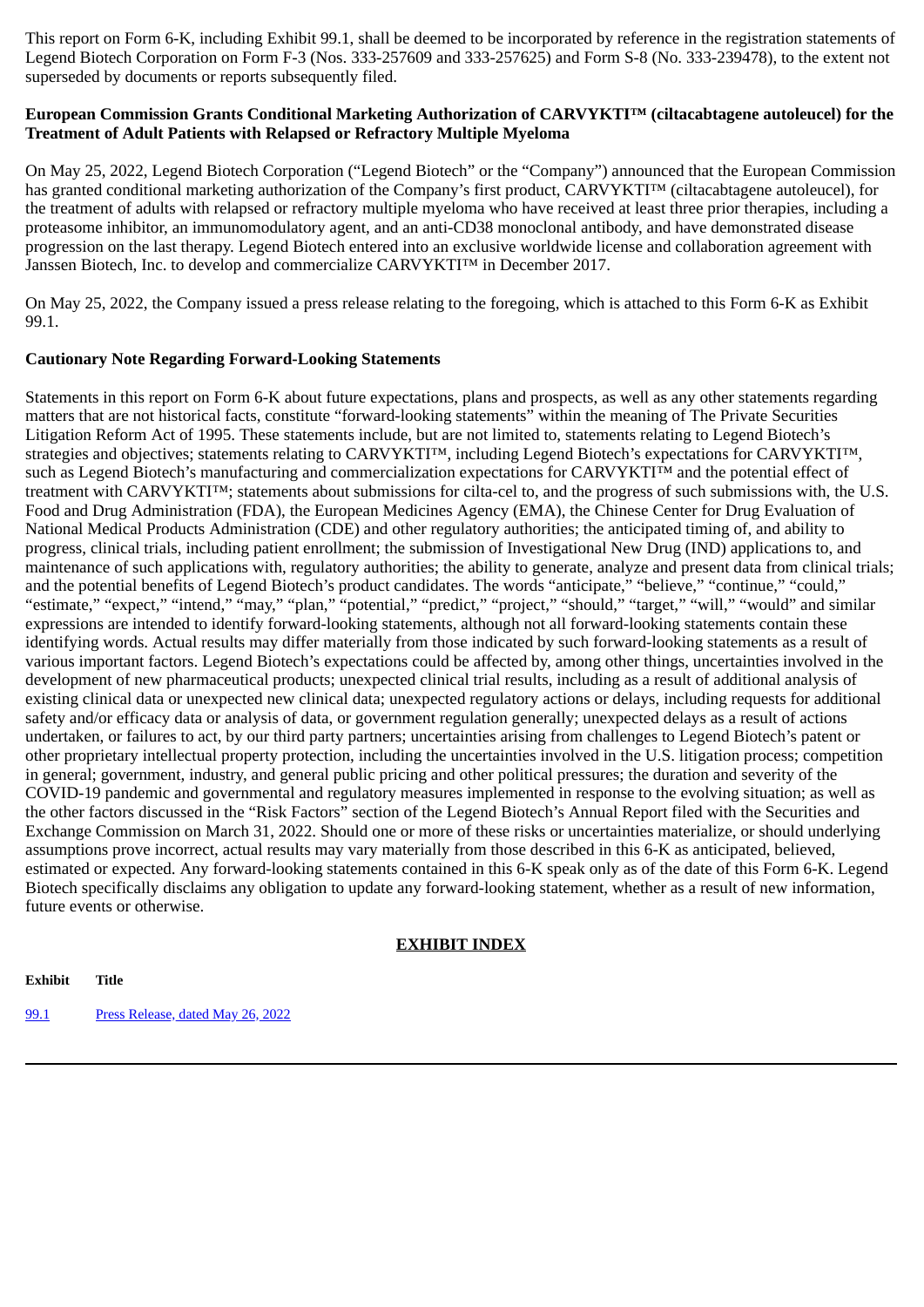#### **SIGNATURES**

Pursuant to the requirements of the Securities Exchange Act of 1934, the registrant has duly caused this report to be signed on its behalf by the undersigned, thereunto duly authorized.

#### **LEGEND BIOTECH CORPORATION**

Date: May 26, 2022 By: /s/ Ying Huang

Name:Ying Huang, Ph.D. Title: Chief Executive Officer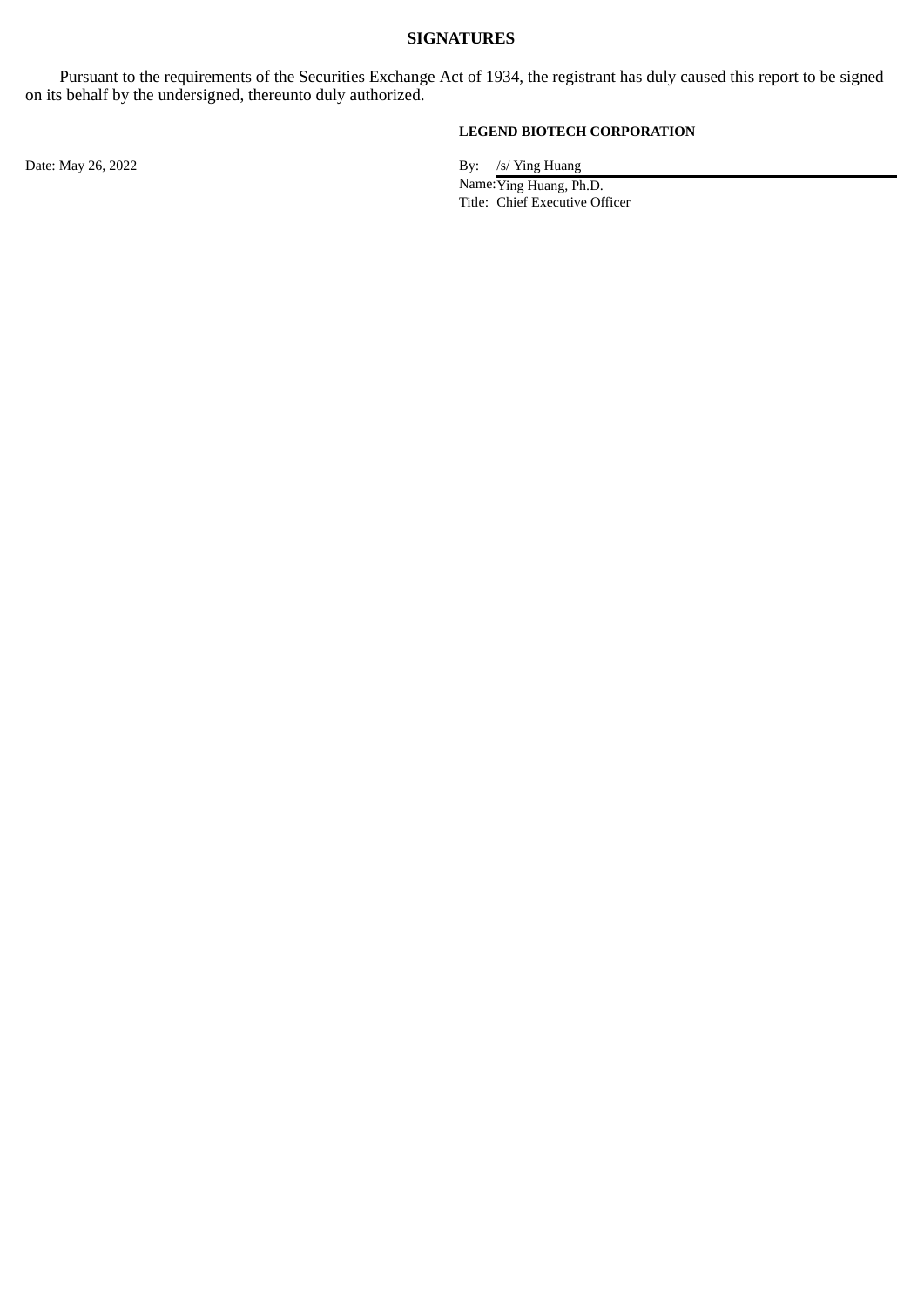## <span id="page-3-0"></span>**CARVYKTI® (ciltacabtagene autoleucel) Granted Conditional Approval by the European Commission for the Treatment of Patients with Relapsed and Refractory Multiple Myeloma**

- *CARVYKTI***®** *is Legend Biotech's first European Commission-approved product*
- *The approval is based on the pivotal phase 1b/2 CARTITUDE-1 study, which demonstrated an overall response rate (ORR) of 98 percent in patients with relapsed or refractory multiple myeloma following a one-time treatment with ciltacabtagene autoleucel*

SOMERSET, N.J.--(BUSINESS WIRE)--May 26, 2022--Legend Biotech Corporation (NASDAQ: LEGN) (Legend Biotech), a global biotechnology company developing, manufacturing and commercializing novel therapies to treat life-threatening diseases, today announced that the European Commission (EC) has granted conditional marketing authorization of CARVYKTI**®** (ciltacabtagene autoleucel; cilta-cel) for the treatment of adults with relapsed and refractory multiple myeloma (RRMM) who have received at least three prior therapies, including a proteasome inhibitor (PI), an immunomodulatory agent (IMiD) and an anti-CD38 antibody, and have demonstrated disease progression on the last therapy. Legend Biotech entered into an exclusive worldwide license and collaboration agreement with Janssen Biotech, Inc. (Janssen) to develop and commercialize cilta-cel in December 2017.

CARVYKTI**®** is a chimeric antigen receptor T-cell (CAR-T) therapy featuring two B-cell maturation antigen (BCMA)-targeting single domain antibodies.1 CAR-T therapy is specifically developed for each individual patient, and it is administered as a single infusion.1,2

"The approval of CARVYKTI**®** by the European Commission marks Legend's first approval in the region and is a significant milestone as we advance our commitment to bring innovative cell therapies to patients with the highest unmet need," said Ying Huang, Ph.D., Chief Executive Officer of Legend Biotech. "The CARTITUDE-1 data showed that CARVYKTI**®** provides the potential for long, treatment-free intervals for heavily pre-treated patients, and is a valuable treatment option for patients with multiple myeloma. We look forward to working with Janssen to bring this new option to patients across Europe."

This approval was supported by the pivotal CARTITUDE-1 study, including patients who had received a median of six prior treatment regimens (range, 3-18), and had previously received an IMiD, PI and anti-CD38 monoclonal antibody.3 Findings showed that at a median duration of 18 months follow-up (range, 1.5-30.5), a one-time treatment with cilta-cel resulted in deep and durable responses, with 98 percent (95 percent confidence interval [CI], 92.7-99.7) of patients with RRMM responding to therapy (98 percent overall response rate [ORR] (N=97)).3,4 Notably, 80 percent of the patients achieved stringent complete response (sCR), a measure in which a physician is unable to observe any signs or symptoms of disease via imaging or other tests after treatment.3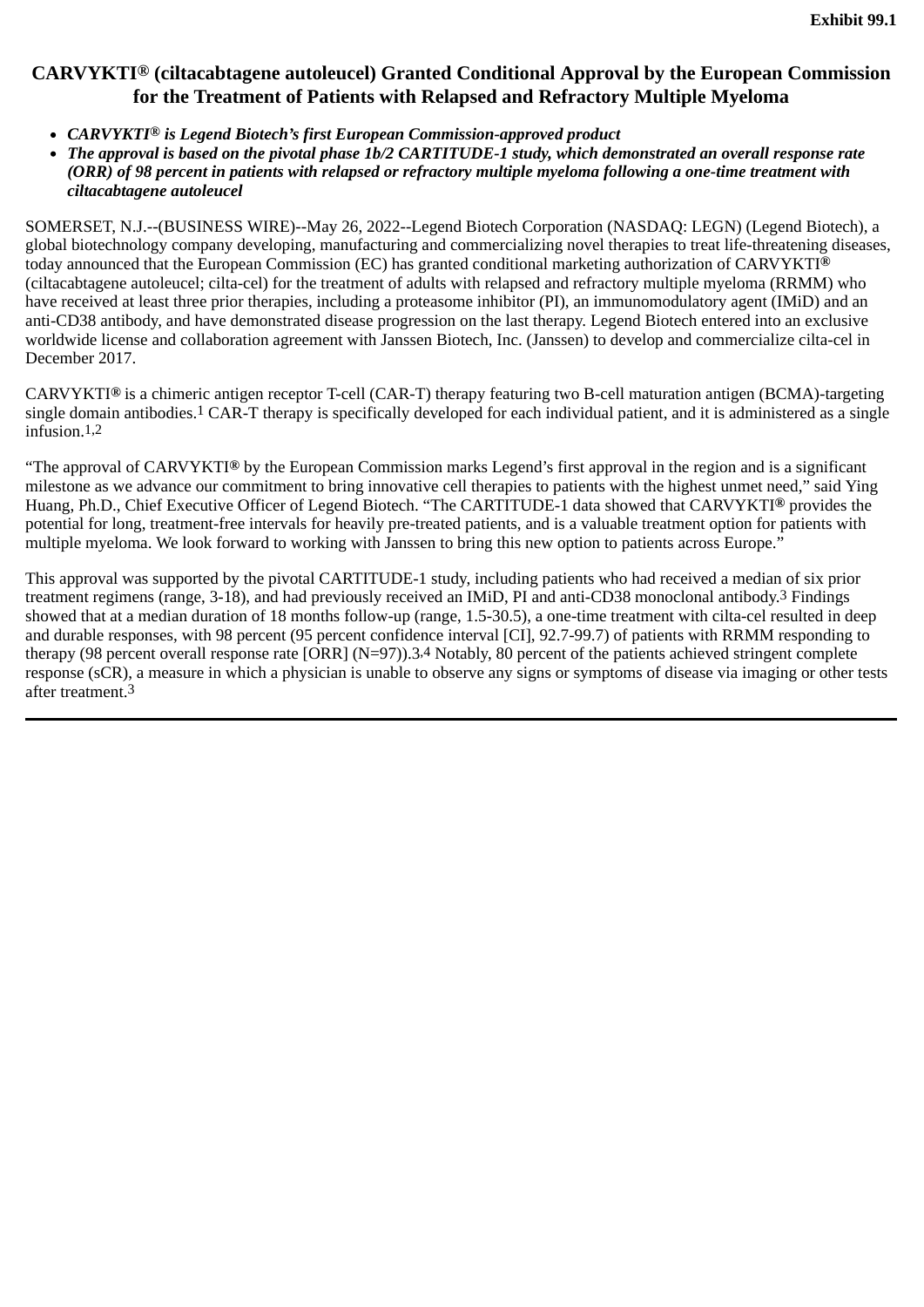The safety of cilta-cel was evaluated in 179 adult patients across two open-label clinical trials (MMY2001 and MMY2003). The most common adverse reactions (≥20 percent) were neutropenia (91 percent), cytokine release syndrome (CRS) (88 percent), pyrexia (88 percent), thrombocytopenia (73 percent), anemia (72 percent), leukopenia (54 percent), lymphopenia (45 percent), musculoskeletal pain (43 percent), hypotension (41 percent), fatigue (40 percent), transaminase elevation (37 percent), upper respiratory tract infection (32 percent), diarrhea (28 percent), hypocalcemia (27 percent), hypophosphatemia (26 percent), nausea (26 percent), headache (25 percent), cough (25 percent), tachycardia (23 percent), chills (23 percent), encephalopathy (22 percent), decreased appetite (22 percent), oedema (22 percent), and hypokalemia (20 percent).4

"There continues to be an unmet need for patients with relapsed or refractory multiple myeloma who have exhausted existing treatment options. Data from the CARTITUDE-1 trial have shown that cilta-cel provides deep and durable responses for heavily pre-treated patients. Today's approval by the European Commission reinforces the potential of this new treatment option for multiple myeloma patients in Europe," said Hermann Einsele, Full Professor of Internal Medicine and Director of the Medizinische Klinik und Poliklinik II of the Julius Maximilian University, Würzburg, Germany.\*

As a highly personalized medicine, where a patient's own T-cells are reprogrammed to target and kill cancer cells, administration of CAR-T therapy requires extensive training, preparation, and certification to ensure the highest quality product and experience for patients.2 Through a phased approach, Legend Biotech's strategic partner, Janssen, will work diligently to activate a limited network of certified treatment centers and will aim to increase availability of cilta-cel across Europe, in an effort to provide oncologists and patients with treatment in a reliable manner.

This EC Marketing Authorization follows the approval of CARVYKTI**®** by the U.S. Food and Drug Administration (FDA) on February 28, 2022.

\*Hermann Einsele, M.D., FRCP has not been paid for contributing to this press release.

#### **About CARVYKTI® (ciltacabtagene autoleucel; cilta-cel)**

CARVYKTI**®** is a BCMA-directed, genetically modified autologous T-cell immunotherapy, which involves reprogramming a patient's own T-cells with a transgene encoding a chimeric antigen receptor (CAR) that identifies and eliminates cells that express BCMA.4 BCMA is primarily expressed on the surface of malignant multiple myeloma B-lineage cells, as well as latestage B-cells and plasma cells.4 The CARVYKTI**®** CAR protein features two BCMA-targeting single domain antibodies designed to confer high avidity against human BCMA.4 Upon binding to BCMA-expressing cells, the CAR promotes T-cell activation, expansion, and elimination of target cells.4

In December 2017, Legend Biotech Corporation entered into an exclusive worldwide license and collaboration agreement with Janssen Biotech, Inc. (Janssen) to develop and commercialize cilta-cel.5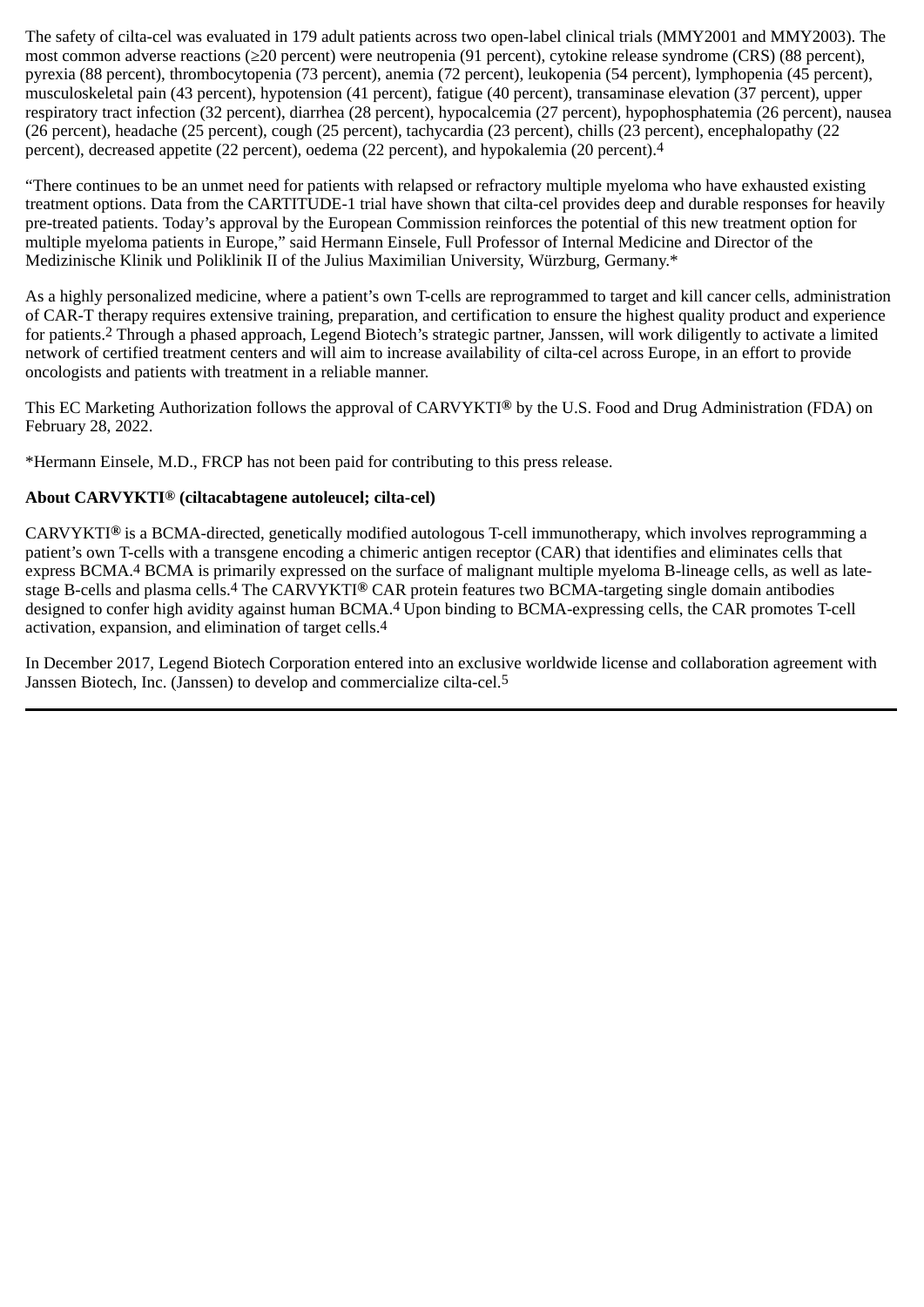In April 2021, Legend announced the submission of a Marketing Authorisation Application to the European Medicines Agency seeking approval of cilta-cel for the treatment of patients with relapsed or refractory multiple myeloma. In addition to U.S. Breakthrough Therapy Designation granted in December 2019, cilta-cel also received Breakthrough Therapy Designation in China in August 2020. In February 2019, cilta-cel received Orphan Drug Designation from the U.S. FDA from the European Commission in February 2020, and from the Pharmaceuticals and Medicinal Devices Agency (PMDA) in Japan in June 2020. In May 2022, the Committee for Orphan Medicinal Products recommended by consensus that the orphan designation for cilta-cel be maintained, on the basis of clinical data demonstrating improved and sustained complete response rates following treatment.6 Cilta-cel was approved the U.S. Food and Drug Administration (FDA) in February 2022.5

## **About CARTITUDE-1**

 $CARTITUDE-1$  (NCT03548207)<sup>7</sup> is an ongoing Phase 1b/2, open-label, single arm, multi-center trial evaluating cilta-cel for the treatment of adult patients with relapsed or refractory multiple myeloma, who previously received at least three prior lines of therapy including a proteasome inhibitor (PI), an immunomodulatory agent (IMiD) and an anti-CD38 monoclonal antibody. Of the 97 patients enrolled in the trial, 99 percent were refractory to the last line of treatment and 88 percent were triple-class refractory, meaning their cancer did not respond, or no longer responds, to an IMiD, a PI and an anti-CD38 monoclonal antibody.4

### **About Multiple Myeloma**

Multiple myeloma is an incurable blood cancer that starts in the bone marrow and is characterized by an excessive proliferation of plasma cells.8 In Europe, it is estimated that more than 50,900 people were diagnosed with multiple myeloma in 2020, and approximately 32,500 patients died.9 While some patients with multiple myeloma have no symptoms at all, most patients are diagnosed due to symptoms that can include bone problems, low blood counts, calcium elevation, kidney problems or infections.10 Although treatment may result in remission, unfortunately, patients will most likely relapse.11 Patients who relapse after treatment with standard therapies, including protease inhibitors, immunomodulatory agents, and an anti-CD38 monoclonal antibody, have poor prognoses and few treatment options available.12,13

#### **About Legend Biotech**

Legend Biotech is a global biotechnology company dedicated to treating, and one day curing, life-threatening diseases. Headquartered in Somerset, New Jersey, we are developing advanced cell therapies across a diverse array of technology platforms, including autologous and allogenic chimeric antigen receptor T-cell, T-cell receptor (TCR-T), and natural killer (NK) cell-based immunotherapy. From our three R&D sites around the world, we apply these innovative technologies to pursue the discovery of safe, efficacious and cutting-edge therapeutics for patients worldwide.

Learn more at www.legendbiotech.com and follow us on Twitter and LinkedIn.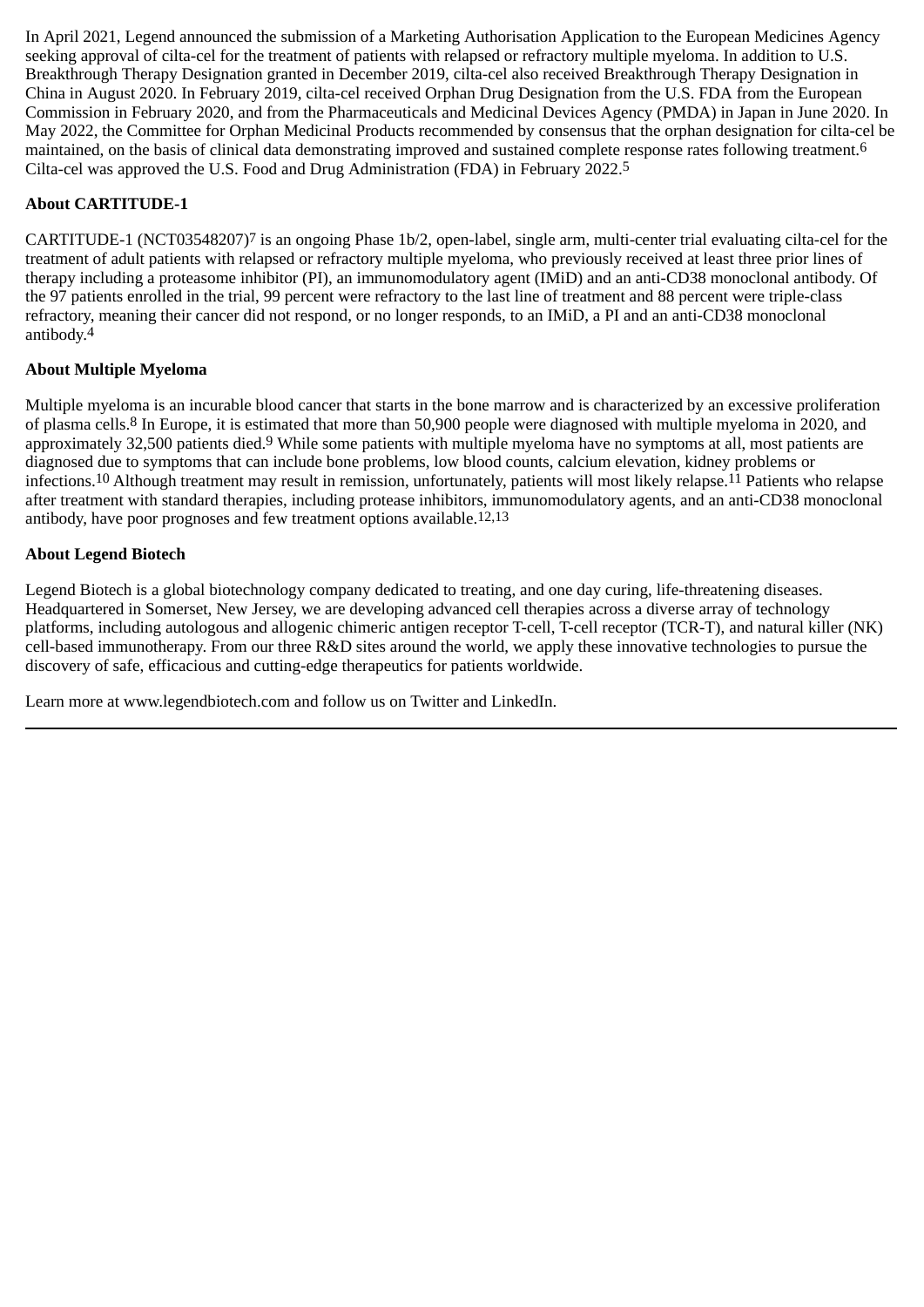#### **Cautionary Note Regarding Forward-Looking Statements**

Statements in this press release about future expectations, plans and prospects, as well as any other statements regarding matters that are not historical facts, constitute "forward-looking statements" within the meaning of The Private Securities Litigation Reform Act of 1995. These statements include, but are not limited to, statements relating to Legend Biotech's strategies and objectives; statements relating to CARVYKTI™, including Legend Biotech's expectations for CARVYKTI™, such as Legend Biotech's manufacturing and commercialization expectations for CARVYKTI™ and the potential effect of treatment with CARVYKTI™; statements about submissions for cilta-cel to, and the progress of such submissions with, the U.S. Food and Drug Administration (FDA), the European Medicines Agency (EMA), the Chinese Center for Drug Evaluation of National Medical Products Administration (CDE) and other regulatory authorities; the anticipated timing of, and ability to progress, clinical trials, including patient enrollment; the submission of Investigational New Drug (IND) applications to, and maintenance of such applications with, regulatory authorities; the ability to generate, analyze and present data from clinical trials; and the potential benefits of Legend Biotech's product candidates. The words "anticipate," "believe," "continue," "could," "estimate," "expect," "intend," "may," "plan," "potential," "predict," "project," "should," "target," "will," "would" and similar expressions are intended to identify forward-looking statements, although not all forward-looking statements contain these identifying words. Actual results may differ materially from those indicated by such forward-looking statements as a result of various important factors. Legend Biotech's expectations could be affected by, among other things, uncertainties involved in the development of new pharmaceutical products; unexpected clinical trial results, including as a result of additional analysis of existing clinical data or unexpected new clinical data; unexpected regulatory actions or delays, including requests for additional safety and/or efficacy data or analysis of data, or government regulation generally; unexpected delays as a result of actions undertaken, or failures to act, by our third party partners; uncertainties arising from challenges to Legend Biotech's patent or other proprietary intellectual property protection, including the uncertainties involved in the U.S. litigation process; competition in general; government, industry, and general public pricing and other political pressures; the duration and severity of the COVID-19 pandemic and governmental and regulatory measures implemented in response to the evolving situation; as well as the other factors discussed in the "Risk Factors" section of the Legend Biotech's Annual Report filed with the Securities and Exchange Commission on March 31, 2022. Should one or more of these risks or uncertainties materialize, or should underlying assumptions prove incorrect, actual results may vary materially from those described in this press release as anticipated, believed, estimated or expected.Any forward-looking statements contained in this press release speak only as of the date of this press release. Legend Biotech specifically disclaims any obligation to update any forward-looking statement, whether as a result of new information, future events or otherwise.